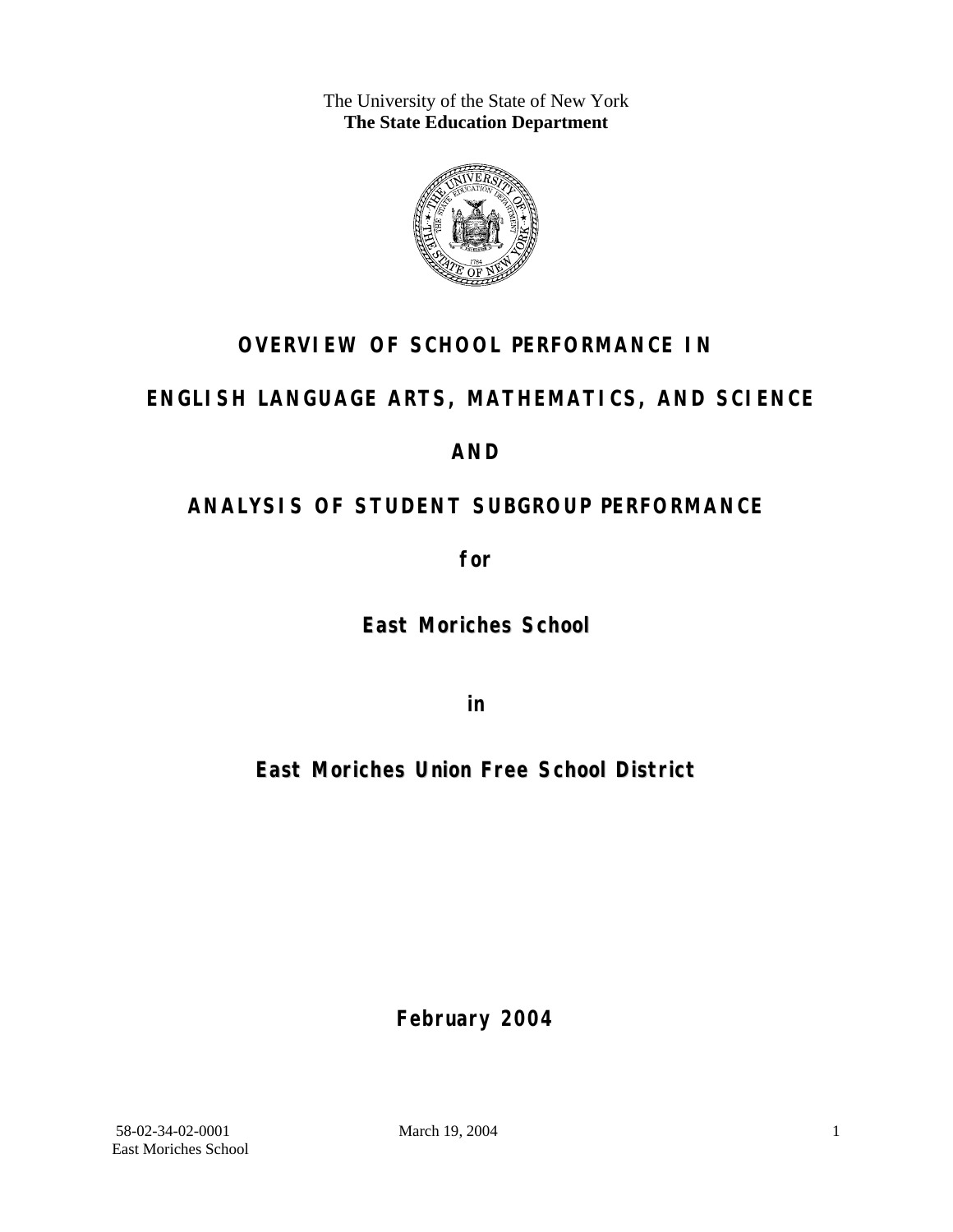#### **THE UNIVERSITY OF THE STATE OF NEW YORK**

#### **Regents of The University**

| Tonawanda             |
|-----------------------|
| <b>Hollis</b>         |
| Staten Island         |
| New Rochelle          |
| Peru                  |
| Huntington            |
| <b>North Syracuse</b> |
| New York              |
| <b>Belle Harbor</b>   |
| Buffalo               |
| Hartsdale             |
| Albany                |
| <b>Bronx</b>          |
| New York              |
| <b>Binghamton</b>     |
| Rochester             |

#### **President of The University and Commissioner of Education**

RICHARD P. MILLS

**Deputy Commissioner for Elementary, Middle, Secondary and Continuing Education**  JAMES A. KADAMUS

#### **Coordinator, School Operations and Management Services**

CHARLES SZUBERLA

#### **Coordinator, Information and Reporting Services**

MARTHA P. MUSSER

The State Education Department does not discriminate on the basis of age, color, religion, creed, disability, marital status, veteran status, national origin, race, gender, genetic predisposition or carrier status, or sexual orientation in its educational programs, services and activities. Portions of this publication can be made available in a variety of formats, including braille, large print or audio tape, upon request. Inquiries concerning this policy of nondiscrimination should be directed to the Department's Office for Diversity, Ethics, and Access, Room 530, Education Building, Albany, NY 12234. **Requests for additional copies of this publication may be made by contacting the Publications Sales Desk, Room 309, Education Building, Albany, NY 12234.** 

Please address all correspondence about this report that is not related to data corrections to:

*School Report Card Coordinator Information and Reporting Services Team New York State Education Department Room 863 EBA 89 Washington Avenue Albany, NY 12234*  E-mail: *RPTCARD@mail.nysed.gov*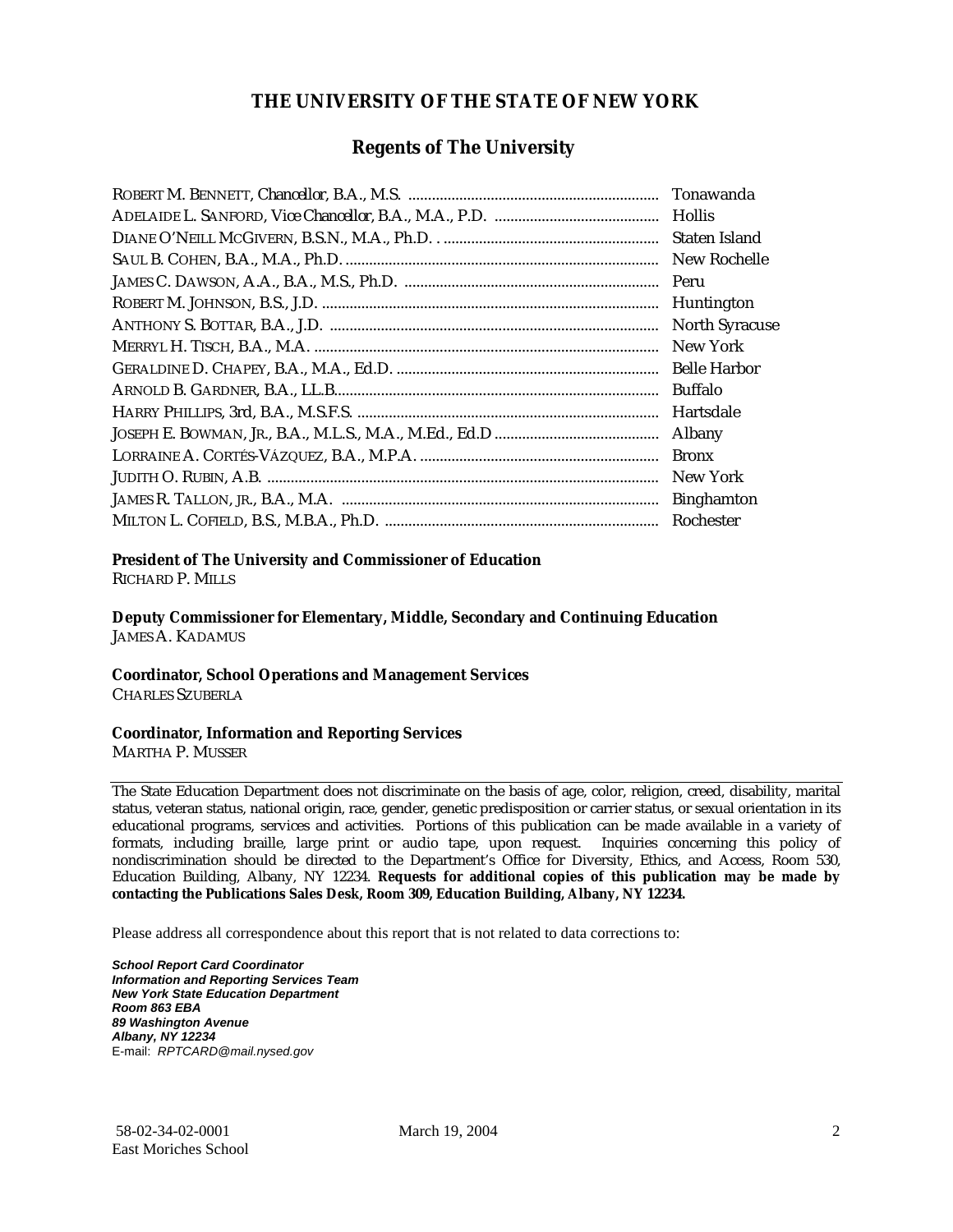The *New York State School Report Card* is an important part of the Board of Regents effort to raise learning standards for all students. It provides information to the public on student performance and other measures of school and district performance. Knowledge gained from the school report card on a school's strengths and weaknesses can be used to improve instruction and services to students.

The *New York State School Report Card* consists of three parts: the *Overview of School Performance in English Language Arts, Mathematics, and Science and Analysis of Student Subgroup Performance,* the *Comprehensive Information Report,* and the *School Accountability Report*. The *Overview and Analysis* presents performance data on measures required by the federal No Child Left Behind Act: English, mathematics, science, and graduation rate. Performance data on other State assessments can be found in the *Comprehensive Information Report*. The *School Accountability Report* provides information as to whether a school is making adequate progress toward enabling all students to achieve proficiency in English and mathematics.

State assessments are designed to help ensure that all students reach high learning standards. They show whether students are getting the foundation knowledge they need to succeed at the elementary, middle, and commencement levels and beyond. The State requires that students who are not making appropriate progress toward the standards receive academic intervention services.

In the *Overview*, performance on the elementary- and middle-level assessments in English language arts and mathematics and on the middle-level science test is reported in terms of mean scores and the percentage of students scoring at each of the four levels. These levels indicate performance on the standards from seriously deficient to advanced proficiency. Performance on the elementary-level science test is reported in terms of mean scores and the percentage of students making appropriate progress. Regents examination scores are reported in four score ranges. Scores of 65 to 100 are passing; scores of 55 to 64 earn credit toward a local diploma (with the approval of the local board of education). Though each elementary- and middle-level assessment is administered to students in a specific grade, secondary-level assessments are taken by students when they complete the coursework for the core curriculum. Therefore, the performance of students at the secondary level is measured for a student cohort rather than a group of students at a particular grade level. Students are grouped in cohorts according to the year in which they first entered grade 9.

The assessment data in the *Overview and Analysis* are for all tested students in the school, including general-education students and students with disabilities. In the *Overview*, each school's performance is compared with that of schools similar in grade level, district resources, and student needs as indicated by income and limited English proficiency (LEP) status. Each district's performance is compared with that of all public schools statewide. In the *Analysis*, performance is disaggregated by race/ethnicity, disability status, gender, LEP status, income level, and migrant status.

Explanations of terms referred to or symbols used in this part of the school report card may be found in the glossary on the last page. Further information on the school report card may be found in the guide, *Understanding Your School Report Card: February 2004*, available on the Information and Reporting Services Web site at www.emsc.nysed.gov/irts.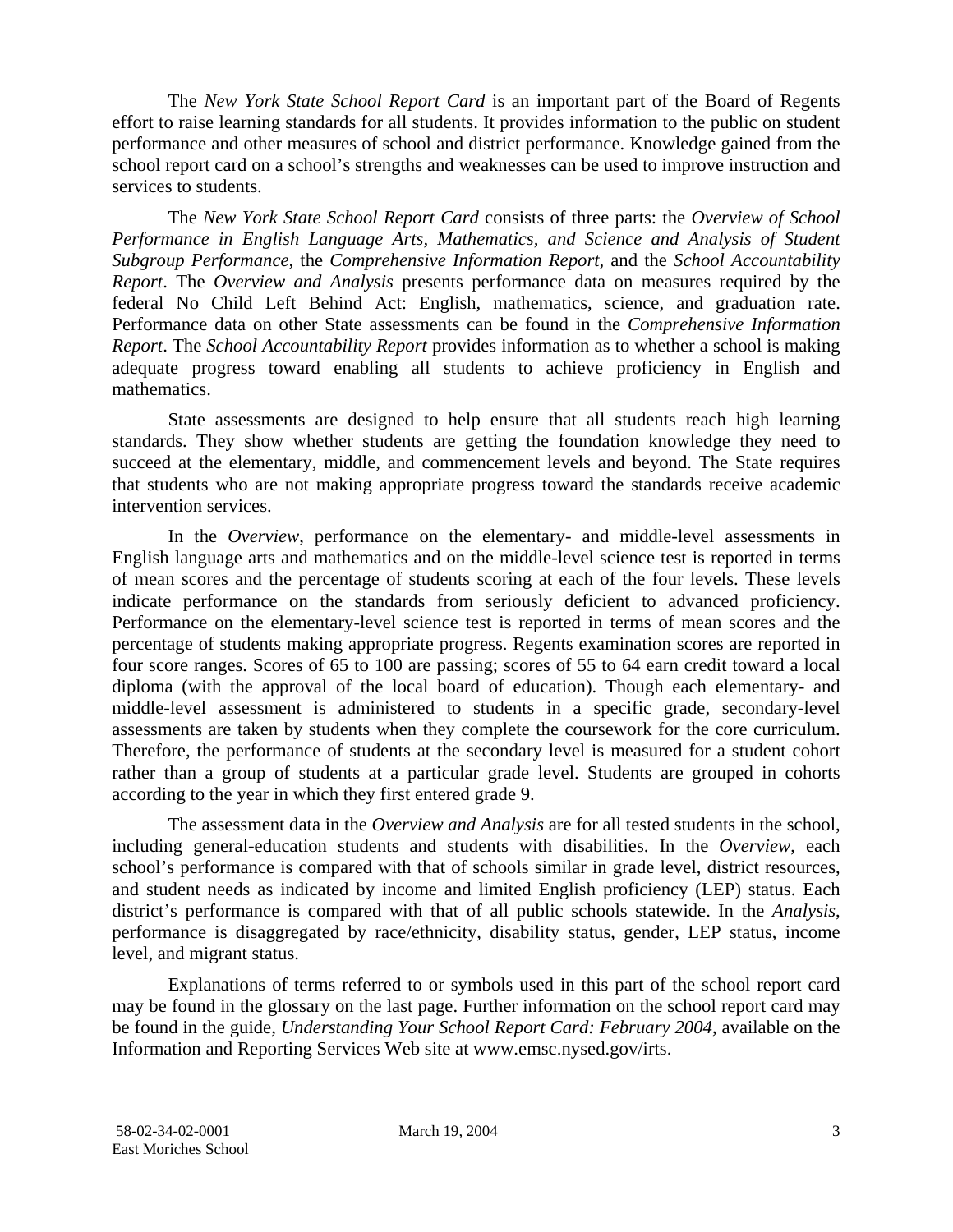# **Overview of School Performance in English Language Arts, Mathematics, and Science**

#### **School Profile**

| Principal:<br>Allyn M. Leeds |             | (631)878-0162<br>Phone:   |
|------------------------------|-------------|---------------------------|
| <b>Organization</b>          | Grade Range | <b>Student Enrollment</b> |
| $2002 - 03$                  | $K-8$       | 714                       |

| 2001–02 School District-wide Total Expenditure per Pupil | \$13,261 |
|----------------------------------------------------------|----------|
|----------------------------------------------------------|----------|

#### **2002–03 Percentage of Core Classes Taught by Highly Qualified Teachers\***

| <b>Percent Taught</b><br>by Highly |
|------------------------------------|
| Qualified                          |
| <b>Teachers</b>                    |
| 87%                                |
|                                    |

\*For the 2002-03 school year, SED is reporting that teachers of core classes are highly qualified if they are certified to teach those classes. However, No Child Left Behind (NCLB) imposes requirements beyond certification for some teachers to be considered highly qualified. In future years, when New York State uses the NCLB criteria for reporting, certified teachers must fulfill all NCLB requirements to be counted as highly qualified.

#### **2002–03 Percentage of Teachers with No Valid Teaching Certificate\***

| Number of<br><b>Teachers</b> | <b>Percent with No</b><br><b>Valid Teaching</b><br><b>Certificate</b> |
|------------------------------|-----------------------------------------------------------------------|
| 50                           | ሰ%                                                                    |

\*This count includes teachers with temporary licenses who do not have a valid permanent, provisional, or transitional teaching certificate.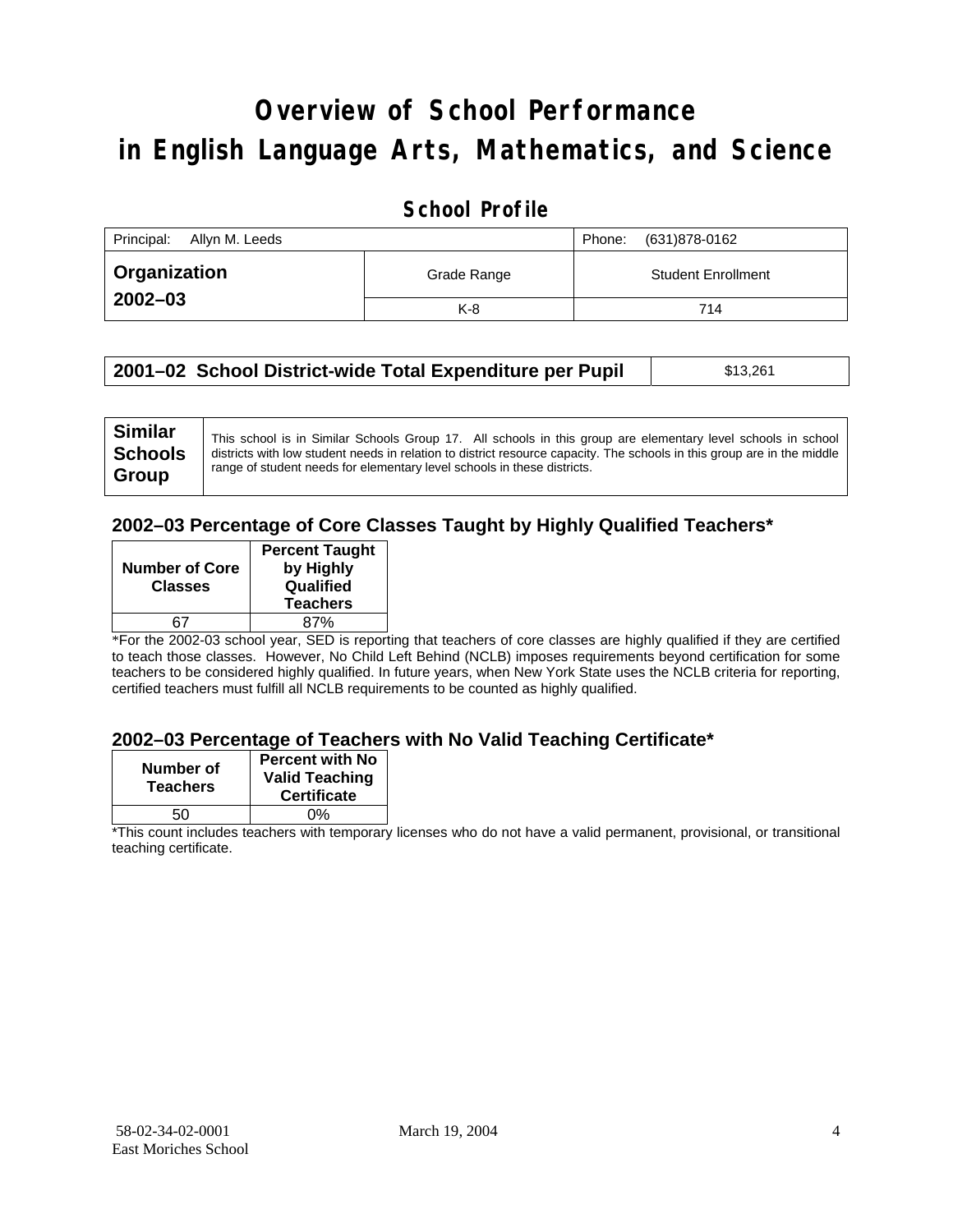English Language Arts



|                                        |                    | <b>Counts of Students Tested</b> |                    |                    |              |                   |
|----------------------------------------|--------------------|----------------------------------|--------------------|--------------------|--------------|-------------------|
| Performance at I<br><b>This School</b> | Level 1<br>455-602 | Level 2<br>603-644               | Level 3<br>645-691 | Level 4<br>692-800 | <b>Total</b> | <b>Mean Score</b> |
| Jan-Feb 2001                           |                    | 24                               | 48                 | 22                 | 97           | 669               |
| Jan-Feb 2002                           |                    | 15                               | 42                 | 22                 | 80           | 672               |
| Feb 2003                               |                    | 20                               | 52                 | 9                  | 82           | 662               |

| Elementary-Level English Language Arts Levels — Listening, Reading, and Writing Standards |                                                                                                           |  |  |  |
|-------------------------------------------------------------------------------------------|-----------------------------------------------------------------------------------------------------------|--|--|--|
| Level 4                                                                                   | These students exceed the standards and are moving toward high performance on the Regents examination.    |  |  |  |
| Level 3                                                                                   | These students meet the standards and, with continued steady growth, should pass the Regents examination. |  |  |  |
| Level 2                                                                                   | These students <b>need extra help</b> to meet the standards and pass the Regents examination.             |  |  |  |
| Level 1                                                                                   | These students have serious academic deficiencies.                                                        |  |  |  |

**Performance of Limited English Proficient Students Taking the New York State English as a Second Language Achievement Test (NYSESLAT) as the Measure of English Language Arts Achievement**

| Grade 4 | <b>Number</b><br><b>Tested</b> | Level 1     | Level 2 | Level 3  | Level 4 |
|---------|--------------------------------|-------------|---------|----------|---------|
| 2003    |                                | $^{\prime}$ | π       | $^{\pi}$ | π       |

**Performance of Students with Severe Disabilities on the New York State Alternate Assessment (NYSAA) in English** 

| <b>Elementary Level</b> | <b>Number</b><br>Tested | AA-Level 1 | AA-Level 2 | AA-Level 3 | AA-Level 4 |
|-------------------------|-------------------------|------------|------------|------------|------------|
| $2002 - 03$             |                         |            |            |            |            |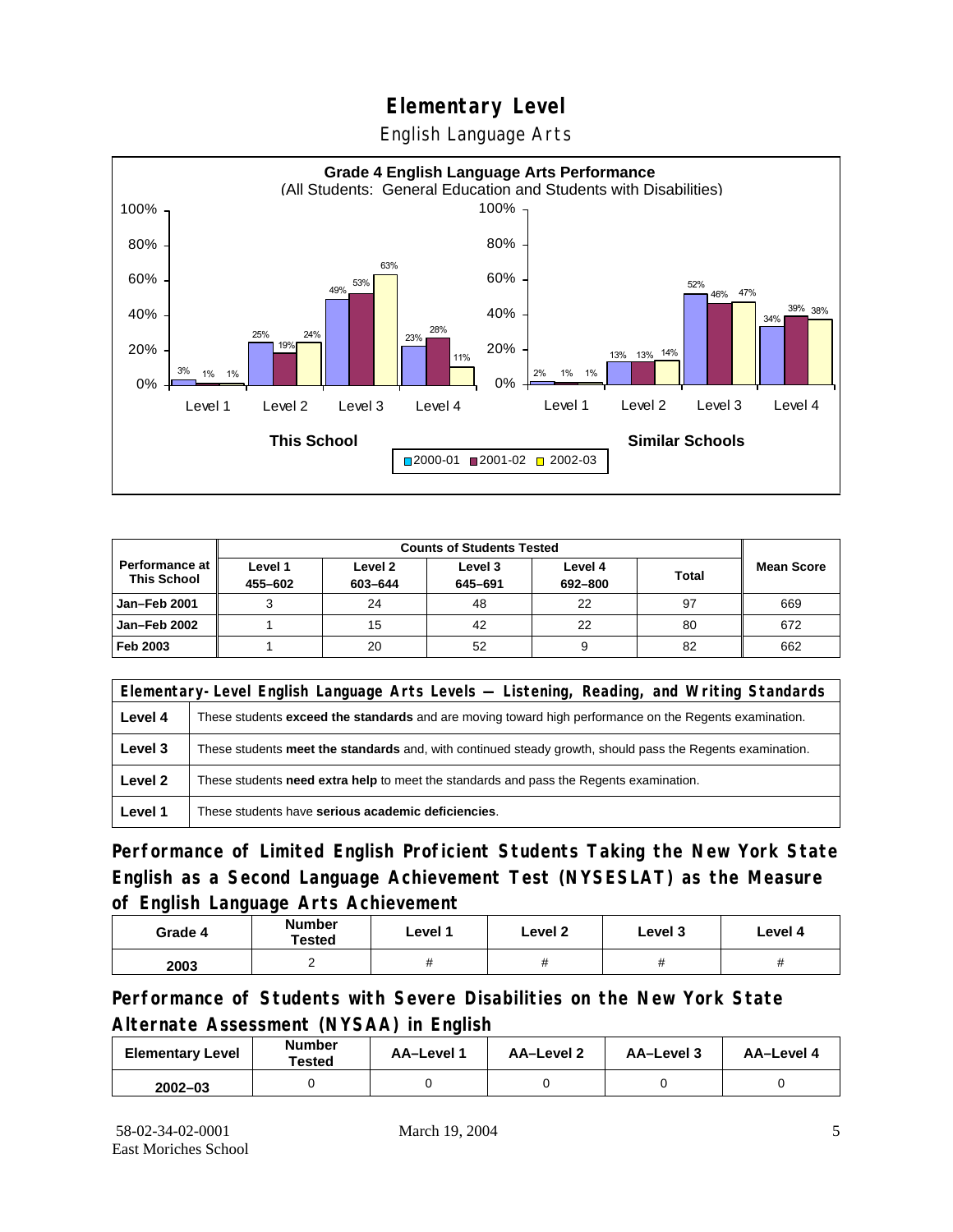#### **Mathematics**



|                                             | <b>Counts of Students Tested</b> |                    |                    |                    |              |                   |
|---------------------------------------------|----------------------------------|--------------------|--------------------|--------------------|--------------|-------------------|
| <b>Performance at</b><br><b>This School</b> | Level 1<br>448-601               | Level 2<br>602-636 | Level 3<br>637-677 | Level 4<br>678-810 | <b>Total</b> | <b>Mean Score</b> |
| <b>May 2001</b>                             |                                  | 13                 | 46                 | 38                 | 97           | 675               |
| May 2002                                    |                                  | 14                 | 53                 | 15                 | 82           | 657               |
| May 2003                                    |                                  |                    | 45                 | 38                 | 86           | 676               |

|         | Elementary-Level Mathematics Levels -                                                                         |  |  |  |  |
|---------|---------------------------------------------------------------------------------------------------------------|--|--|--|--|
|         | Knowledge, Reasoning, and Problem-Solving Standards                                                           |  |  |  |  |
| Level 4 | These students <b>exceed the standards</b> and are moving toward high performance on the Regents examination. |  |  |  |  |
| Level 3 | These students meet the standards and, with continued steady growth, should pass the Regents examination.     |  |  |  |  |
| Level 2 | These students need extra help to meet the standards and pass the Regents examination.                        |  |  |  |  |
| Level 1 | These students have serious academic deficiencies.                                                            |  |  |  |  |

### **Performance of Students with Severe Disabilities on the New York State Alternate Assessment (NYSAA) in Mathematics**

| <b>Elementary Level</b> | <b>Number</b><br>Tested | AA-Level 1 | AA-Level 2 | AA-Level 3 | AA-Level 4 |
|-------------------------|-------------------------|------------|------------|------------|------------|
| $2002 - 03$             |                         |            |            |            |            |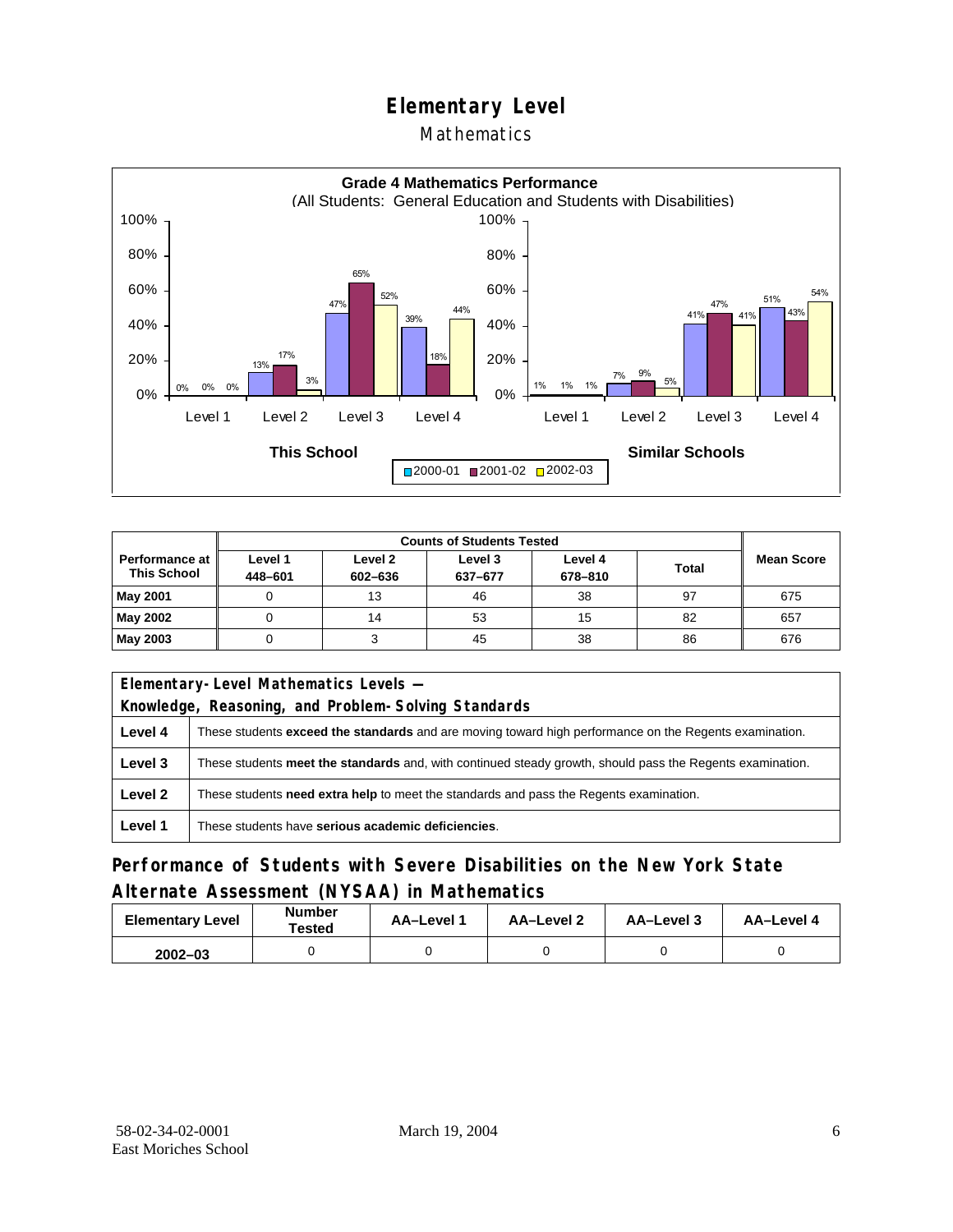Science Multiple-Choice



**All Students** 

|                 |  | Number Tested   Number Above SDL   Mean Score |    |  |  |  |  |
|-----------------|--|-----------------------------------------------|----|--|--|--|--|
| <b>May 2001</b> |  | 83                                            | 36 |  |  |  |  |
| <b>May 2002</b> |  |                                               |    |  |  |  |  |
| <b>May 2003</b> |  |                                               | 38 |  |  |  |  |

| Grade 4 Science - Knowledge, Reasoning, and Problem-Solving Standards |                                                                                                                                                                                                                                          |  |  |  |  |
|-----------------------------------------------------------------------|------------------------------------------------------------------------------------------------------------------------------------------------------------------------------------------------------------------------------------------|--|--|--|--|
| <b>Multiple-Choice</b><br><b>Test Component</b>                       | This component contains 45 multiple-choice questions based upon the New York State Elementary<br>Science Syllabus and referenced to the New York State Learning Standards for Mathematics, Science<br>and Technology (Elementary Level). |  |  |  |  |
| <b>State Designated</b>                                               | Students who correctly answer fewer than 30 of the 45 questions of the multiple-choice test component                                                                                                                                    |  |  |  |  |
| Level (SDL)                                                           | must receive academic intervention services in the following term of instruction.                                                                                                                                                        |  |  |  |  |
| <b>School Mean</b>                                                    | For the multiple-choice test component, the mean score is the average number of correct answers for                                                                                                                                      |  |  |  |  |
| <b>Scores</b>                                                         | students tested. If all tested students answered all questions correctly, this score would be 45.                                                                                                                                        |  |  |  |  |

# **Elementary Level**

#### Science Performance Test

The elementary-level science test is composed of two sections, the multiple-choice section (described above) and the performance test. The performance test is not used to determine the need for academic intervention services or for accountability purposes because not all students are administered the same three tasks.

| <b>All Students</b>                       |    |    |  |  |  |
|-------------------------------------------|----|----|--|--|--|
| <b>Number Tested</b><br><b>Mean Score</b> |    |    |  |  |  |
| May 2001                                  | 96 | 40 |  |  |  |
| May 2002                                  |    |    |  |  |  |
| <b>May 2003</b>                           | q  | 39 |  |  |  |

#### **Performance of Students with Severe Disabilities on the New York State Alternate Assessment (NYSAA) in Science**

| <b>Elementary Level</b> | <b>Number</b><br>Tested | AA-Level 1 | AA-Level 2 | AA-Level 3 | AA-Level 4 |
|-------------------------|-------------------------|------------|------------|------------|------------|
| $2002 - 03$             |                         |            |            |            |            |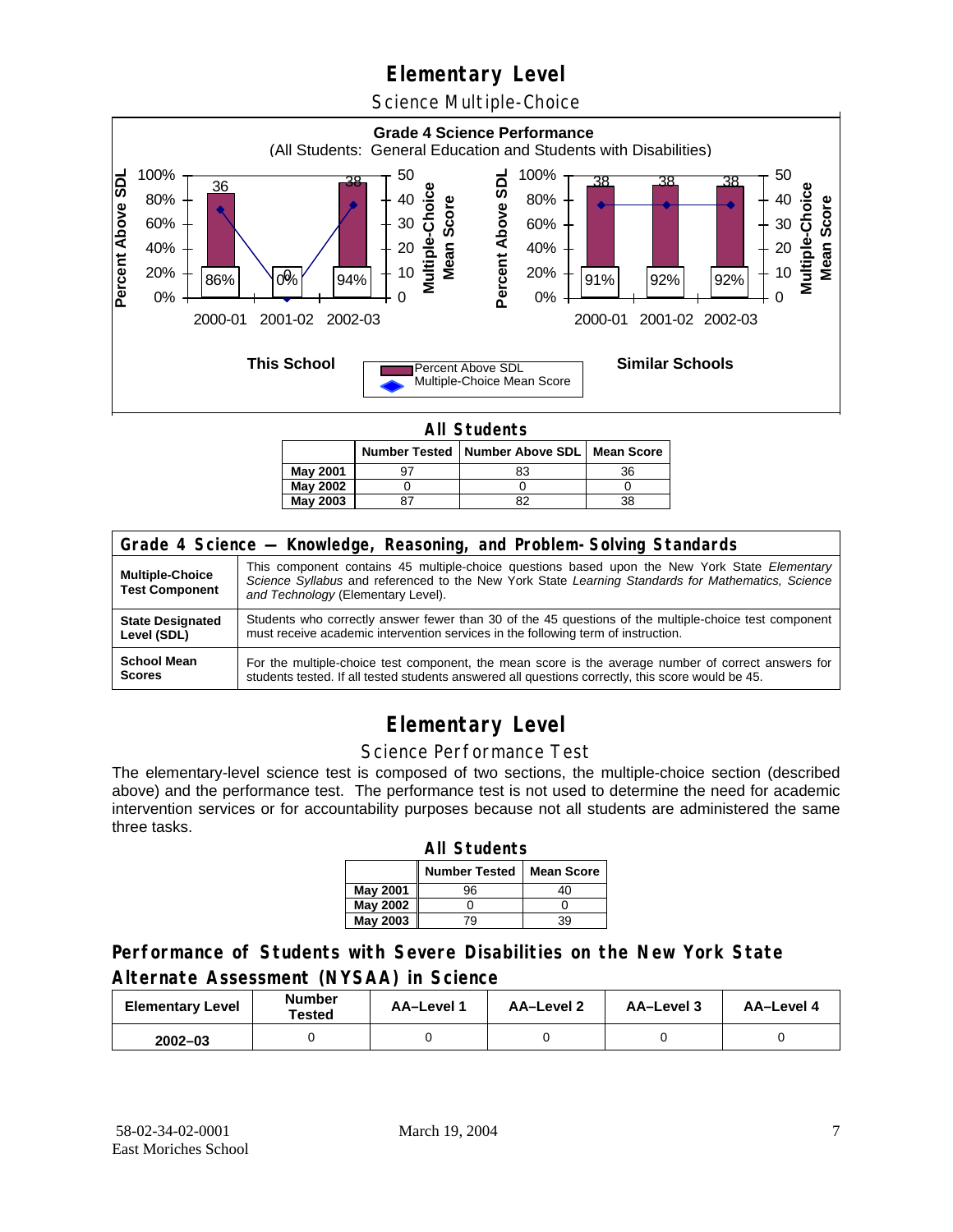English Language Arts



|                                             |                    | <b>Counts of Students Tested</b> |                    |                    |              |                   |  |  |
|---------------------------------------------|--------------------|----------------------------------|--------------------|--------------------|--------------|-------------------|--|--|
| <b>Performance at</b><br><b>This School</b> | Level 1<br>527-661 | Level 2<br>662-700               | Level 3<br>701-738 | Level 4<br>739-830 | <b>Total</b> | <b>Mean Score</b> |  |  |
| May 2001                                    | 0                  | 26                               | 36                 | 17                 | 79           | 719               |  |  |
|                                             | Level 1<br>527-659 | Level 2<br>660-698               | Level 3<br>699-737 | Level 3<br>738-830 | Total        |                   |  |  |
| <b>March 2002</b>                           | 0                  | 28                               | 32                 | 4                  | 64           | 705               |  |  |
|                                             | Level 1<br>527-657 | Level 2<br>658-696               | Level 3<br>697-736 | Level 4<br>737-830 | Total        |                   |  |  |
| January 2003                                |                    | 26                               | 31                 | 24                 | 82           | 715               |  |  |

|         | Middle-Level English Language Arts Levels — Listening, Reading, and Writing Standards                         |  |  |  |  |
|---------|---------------------------------------------------------------------------------------------------------------|--|--|--|--|
| Level 4 | These students <b>exceed the standards</b> and are moving toward high performance on the Regents examination. |  |  |  |  |
| Level 3 | These students meet the standards and, with continued steady growth, should pass the Regents examination.     |  |  |  |  |
| Level 2 | These students need extra help to meet the standards and pass the Regents examination.                        |  |  |  |  |
| Level 1 | These students have serious academic deficiencies.                                                            |  |  |  |  |

**Performance of Limited English Proficient Students Taking the New York State English as a Second Language Achievement Test (NYSESLAT) as the Measure of English Language Arts Achievement**

| Grade 8 | <b>Number</b><br>Tested | Level 1 | Level 2 | Level 3 | Level 4 |
|---------|-------------------------|---------|---------|---------|---------|
| 2003    |                         |         |         |         |         |

**Performance of Students with Severe Disabilities on the New York State Alternate Assessment (NYSAA) in English** 

| Grade 8     | Number<br>Tested | AA-Level 1 | AA-Level 2 | AA-Level 3 | AA-Level 4 |
|-------------|------------------|------------|------------|------------|------------|
| $2002 - 03$ |                  |            |            |            |            |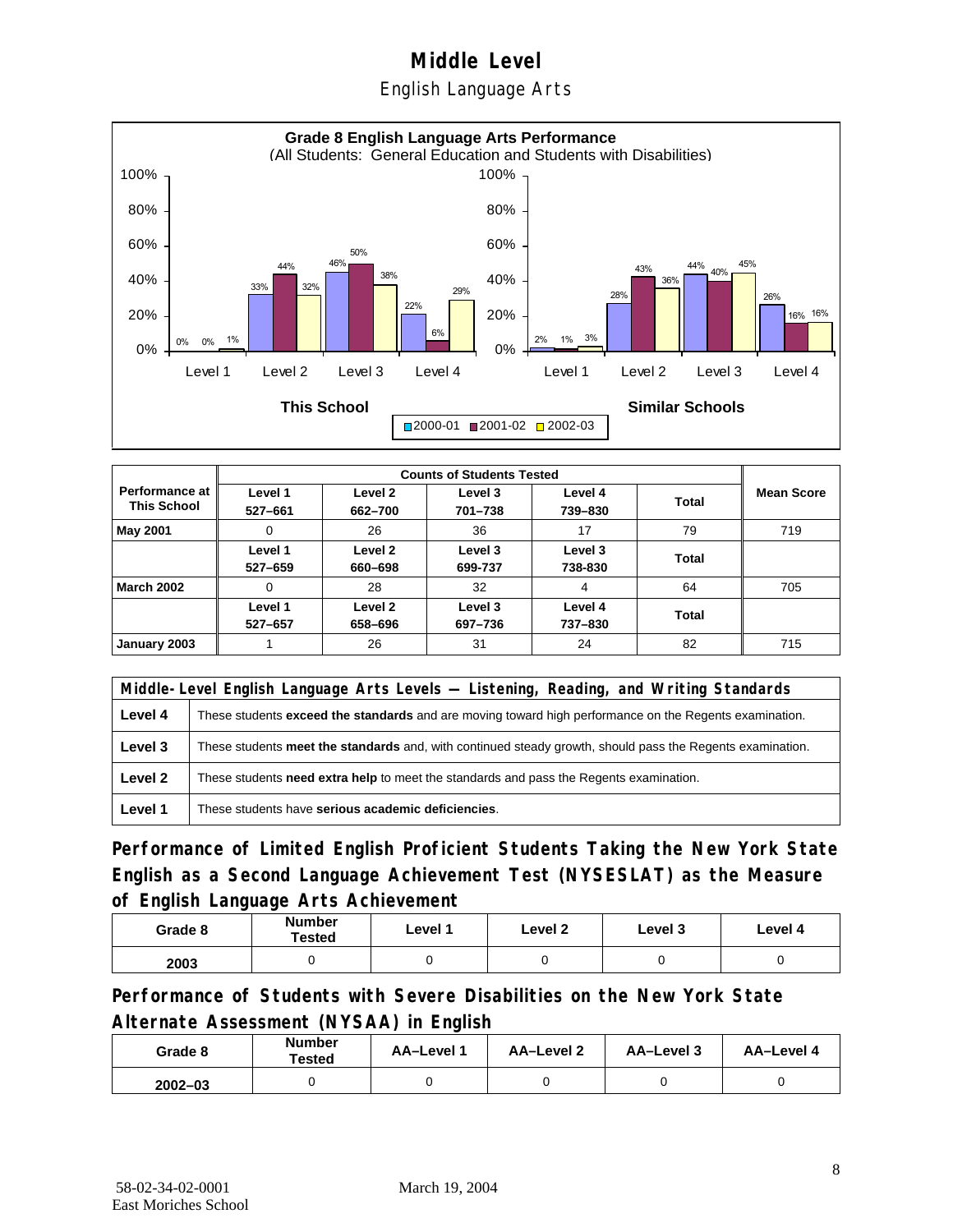#### Mathematics



| <b>Counts of Students Tested</b>     |                    |                    |                    |                    |              |                   |  |
|--------------------------------------|--------------------|--------------------|--------------------|--------------------|--------------|-------------------|--|
| Performance at<br><b>This School</b> | Level 1<br>517-680 | Level 2<br>681-715 | Level 3<br>716-759 | Level 4<br>760-882 | <b>Total</b> | <b>Mean Score</b> |  |
| <b>May 2001</b>                      |                    | 32                 | 37                 |                    | 80           | 725               |  |
| May 2002                             |                    | 19                 | 33                 | 10                 | 63           | 730               |  |
| May 2003                             |                    | 28                 | 46                 |                    | 84           | 726               |  |

|         | Middle-Level Mathematics Levels — Knowledge, Reasoning, and Problem-Solving Standards                     |  |  |  |  |
|---------|-----------------------------------------------------------------------------------------------------------|--|--|--|--|
| Level 4 | These students exceed the standards and are moving toward high performance on the Regents examination.    |  |  |  |  |
| Level 3 | These students meet the standards and, with continued steady growth, should pass the Regents examination. |  |  |  |  |
| Level 2 | These students <b>need extra help</b> to meet the standards and pass the Regents examination.             |  |  |  |  |
| Level 1 | These students have serious academic deficiencies.                                                        |  |  |  |  |

#### **Performance of Students with Severe Disabilities on the New York State Alternate Assessment (NYSAA) in Mathematics**

| <b>Middle Level</b> | <b>Number</b><br><b>Tested</b> | AA-Level | AA-Level 2 | AA-Level 3 | AA-Level 4 |
|---------------------|--------------------------------|----------|------------|------------|------------|
| $2002 - 03$         |                                |          |            |            |            |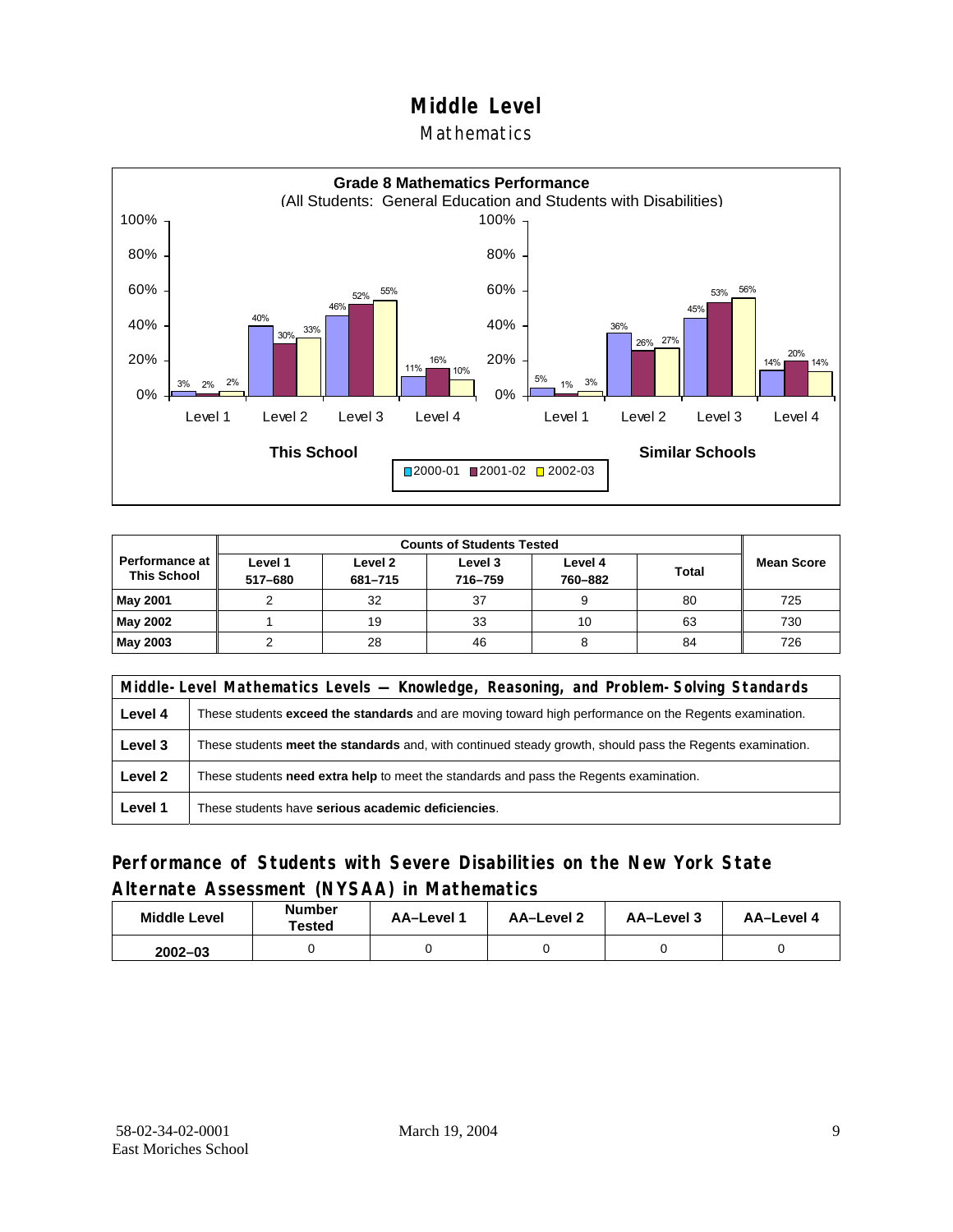#### **Science**



| <b>Performance at This School</b> |                             |         |         |         |         |       |                   |
|-----------------------------------|-----------------------------|---------|---------|---------|---------|-------|-------------------|
|                                   |                             | Level 1 | Level 2 | Level 3 | Level 4 | Total | <b>Mean Score</b> |
| <b>June 2002</b>                  | l Middle-Level Science      |         |         | 27      | 15      | 44    | 81                |
|                                   | <b>Regents Science</b>      |         |         |         | 16      | 19    | 92                |
| January/                          | Middle-Level Science        |         |         | 33      | 19      | 55    | 81                |
|                                   | June 2003   Regents Science |         |         |         |         |       |                   |

|         | Middle-Level Science Levels — Knowledge, Reasoning, and Problem-Solving Standards*                                                                                                                  |  |  |  |  |  |  |  |
|---------|-----------------------------------------------------------------------------------------------------------------------------------------------------------------------------------------------------|--|--|--|--|--|--|--|
| Level 4 | These students <b>exceed the standards</b> on the middle-level science test and are moving toward high performance<br>on the Regents examinations or score 85–100 on a Regents science examination. |  |  |  |  |  |  |  |
| Level 3 | These students meet the standards on the middle-level science test and, with continued steady growth, should<br>pass the Regents examinations or score 65–84 on a Regents science examination.      |  |  |  |  |  |  |  |
| Level 2 | These students need extra help to meet the standards for middle-level science and to pass the Regents<br>examinations or score 55–64 on a Regents science examination.                              |  |  |  |  |  |  |  |
| Level 1 | These students have serious academic deficiencies as evidenced in the middle-level science test or score 0–54<br>on a Regents science examination.                                                  |  |  |  |  |  |  |  |

\*Students may demonstrate proficiency in middle-level science by scoring at Level 3 or above on the middle-level science test or by scoring 65 or above on a Regents examination in science.

#### **Performance of Students with Severe Disabilities on the New York State Alternate Assessment (NYSAA) in Science**

| Middle-Level | <b>Number</b><br>Tested |  | AA-Level 2 | AA-Level 3 | AA-Level 4 |  |
|--------------|-------------------------|--|------------|------------|------------|--|
| $2002 - 03$  |                         |  |            |            |            |  |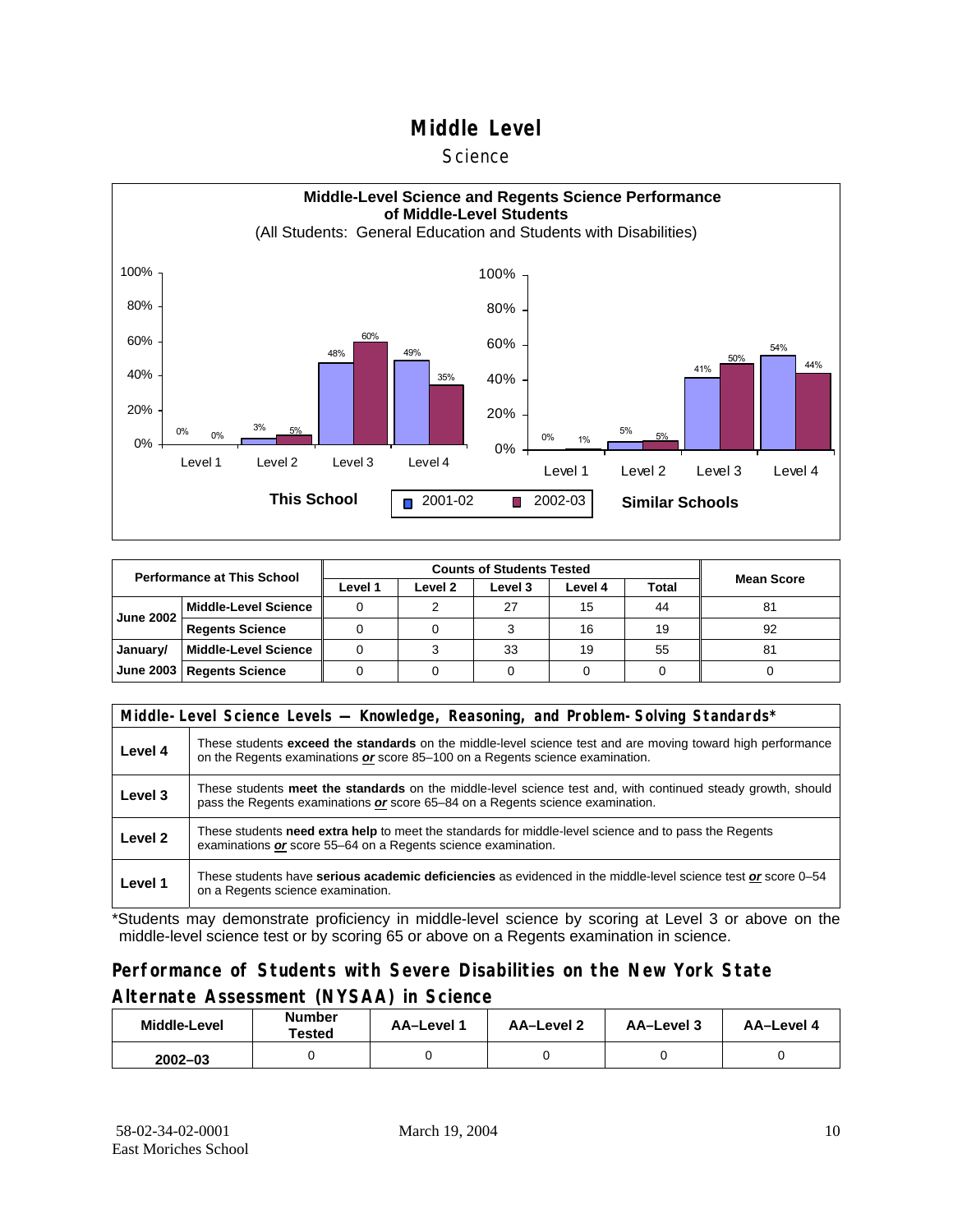# **Analysis of Student Subgroup Performance**

Historically, on State assessments the average performance of Black, Hispanic, and Native American students has been lower than that of White and Asian students. Similarly, students from lowincome families have not performed as well as those from higher income families. A high priority of the Board of Regents is to eliminate these gaps in student performance. In addition, Title I of the federal Elementary and Secondary Education Act includes explicit requirements "to ensure that students served by Title I are given the same opportunity to achieve to high standards and are held to the same high expectations as all students in each State."

This section of the school report card provides performance data for two years by racial/ethnic group, disability status, gender, English proficiency status, income level, and migrant status. The purpose of the student subgroup analyses is to determine if students who perform below the standards in any school tend to fall into particular groups, such as minority students, limited English proficient students, or economically disadvantaged students. If these analyses provide evidence that students in one of the groups achieve at a lower level than other students, the school and community should examine the reasons for this lower performance and make necessary changes in curriculum, instruction, and student support services to remedy these performance gaps. If your school did not report data for the 2002-03 school year for a subject and grade, a table showing data for subgroups in that subject and grade will not be included in the *Analysis*.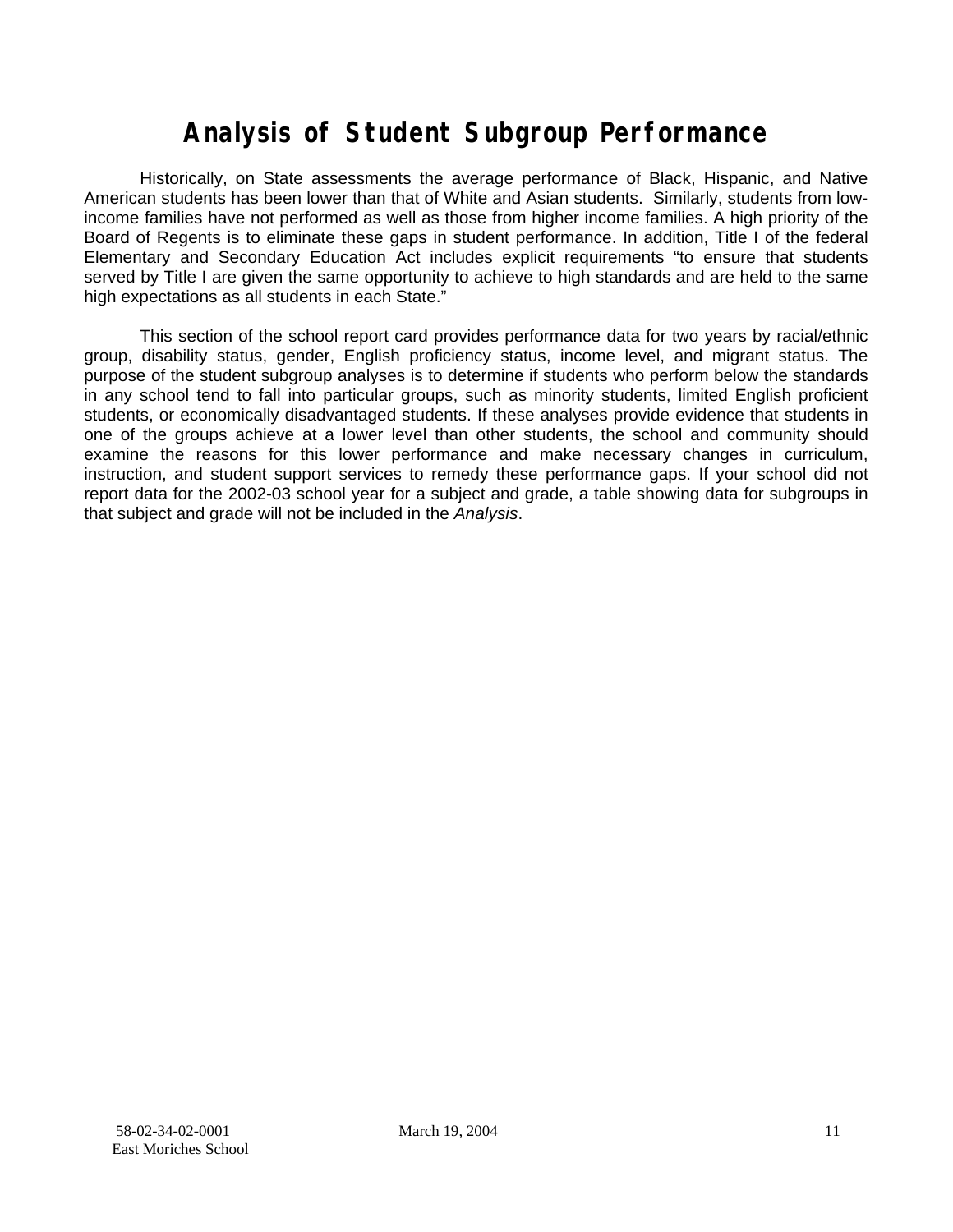## English Language Arts

|                                              |                |                                                                   | <u>gue a mangenge a ne</u><br>$2001 - 02$ |     | $2002 - 03$    |                                                                   |                                                                                                                                        |             |  |
|----------------------------------------------|----------------|-------------------------------------------------------------------|-------------------------------------------|-----|----------------|-------------------------------------------------------------------|----------------------------------------------------------------------------------------------------------------------------------------|-------------|--|
| <b>Student Subgroup</b>                      | <b>Tested</b>  | <b>Percentages of Tested</b><br><b>Students Scoring at Levels</b> |                                           |     |                | <b>Percentages of Tested</b><br><b>Students Scoring at Levels</b> |                                                                                                                                        |             |  |
|                                              |                | $2 - 4$                                                           | $3 - 4$                                   | 4   |                | $2 - 4$                                                           | $3 - 4$<br>0%<br>s<br>$\mathbf s$<br>s<br>77%<br>74%<br>50%<br>77%<br>40%<br>74%<br>74%<br>75%<br>74%<br>74%<br>0%<br>74%<br>0%<br>74% | 4           |  |
| <b>Results by Race/Ethnicity</b>             |                |                                                                   |                                           |     |                |                                                                   |                                                                                                                                        |             |  |
| American Indian/Alaskan Native               | $\mathbf 0$    | 0%                                                                | 0%                                        | 0%  | $\mathbf 0$    | 0%                                                                |                                                                                                                                        | 0%          |  |
| <b>Black</b>                                 | $\mathbf{0}$   | 0%                                                                | 0%                                        | 0%  | $\overline{2}$ | s                                                                 |                                                                                                                                        | s           |  |
| Hispanic                                     | $\mathbf{1}$   | s                                                                 | $\mathbf s$                               | s   | 5              | s                                                                 |                                                                                                                                        | $\mathbf s$ |  |
| Asian or Pacific Islander                    | $\overline{2}$ | s                                                                 | s                                         | s   | 1              | s                                                                 |                                                                                                                                        | ${\tt s}$   |  |
| White                                        | 77             | $\mathbf s$                                                       | $\mathbf s$                               | s   | 74             | 99%                                                               |                                                                                                                                        | 11%         |  |
| Total                                        | 80             | 99%                                                               | 80%                                       | 28% | 82             | 99%                                                               |                                                                                                                                        | 11%         |  |
| Small Group Totals (s)                       | 80             | 99%                                                               | 80%                                       | 28% | 8              | 100%                                                              |                                                                                                                                        | 13%         |  |
| <b>Results by Disability Status</b>          |                |                                                                   |                                           |     |                |                                                                   |                                                                                                                                        |             |  |
| General-education students                   | 72             | 99%                                                               | 82%                                       | 31% | 77             | 100%                                                              |                                                                                                                                        | 12%         |  |
| Students with disabilities                   | 8              | 100%                                                              | 63%                                       | 0%  | 5              | 80%                                                               |                                                                                                                                        | 0%          |  |
| Total                                        | 80             | 99%                                                               | 80%                                       | 28% | 82             | 99%                                                               |                                                                                                                                        | 11%         |  |
| <b>Results by Gender</b>                     |                |                                                                   |                                           |     |                |                                                                   |                                                                                                                                        |             |  |
| Female                                       | 40             | 100%                                                              | 83%                                       | 33% | 38             | 100%                                                              |                                                                                                                                        | 16%         |  |
| Male                                         | 40             | 98%                                                               | 78%                                       | 23% | 44             | 98%                                                               |                                                                                                                                        | 7%          |  |
| Total                                        | 80             | 99%                                                               | 80%                                       | 28% | 82             | 99%                                                               |                                                                                                                                        | 11%         |  |
| <b>Results by English Proficiency Status</b> |                |                                                                   |                                           |     |                |                                                                   |                                                                                                                                        |             |  |
| English proficient                           | 80             | 99%                                                               | 80%                                       | 28% | 82             | 99%                                                               |                                                                                                                                        | 11%         |  |
| Limited English proficient                   | $\mathbf 0$    | 0%                                                                | 0%                                        | 0%  | $\mathbf 0$    | 0%                                                                |                                                                                                                                        | 0%          |  |
| Total                                        | 80             | 99%                                                               | 80%                                       | 28% | 82             | 99%                                                               |                                                                                                                                        | 11%         |  |
| <b>Results by Income Level</b>               |                |                                                                   |                                           |     |                |                                                                   |                                                                                                                                        |             |  |
| Economically disadvantaged                   | 1              | s                                                                 | $\mathsf{s}$                              | s   | 0              | 0%                                                                |                                                                                                                                        | 0%          |  |
| Not disadvantaged                            | 79             | s                                                                 | $\mathbf s$                               | s   | 82             | 99%                                                               |                                                                                                                                        | 11%         |  |
| Total                                        | 80             | 99%                                                               | 80%                                       | 28% | 82             | 99%                                                               | 74%                                                                                                                                    | 11%         |  |
| <b>Results by Migrant Status</b>             |                |                                                                   |                                           |     |                |                                                                   |                                                                                                                                        |             |  |
| Migrant family                               | $\mathbf 0$    | 0%                                                                | 0%                                        | 0%  | 0              | 0%                                                                | 0%                                                                                                                                     | 0%          |  |
| Not migrant family                           | 80             | 99%                                                               | 80%                                       | 28% | 82             | 99%                                                               | 74%                                                                                                                                    | 11%         |  |
| Total                                        | 80             | 99%                                                               | 80%                                       | 28% | 82             | 99%                                                               | 74%                                                                                                                                    | 11%         |  |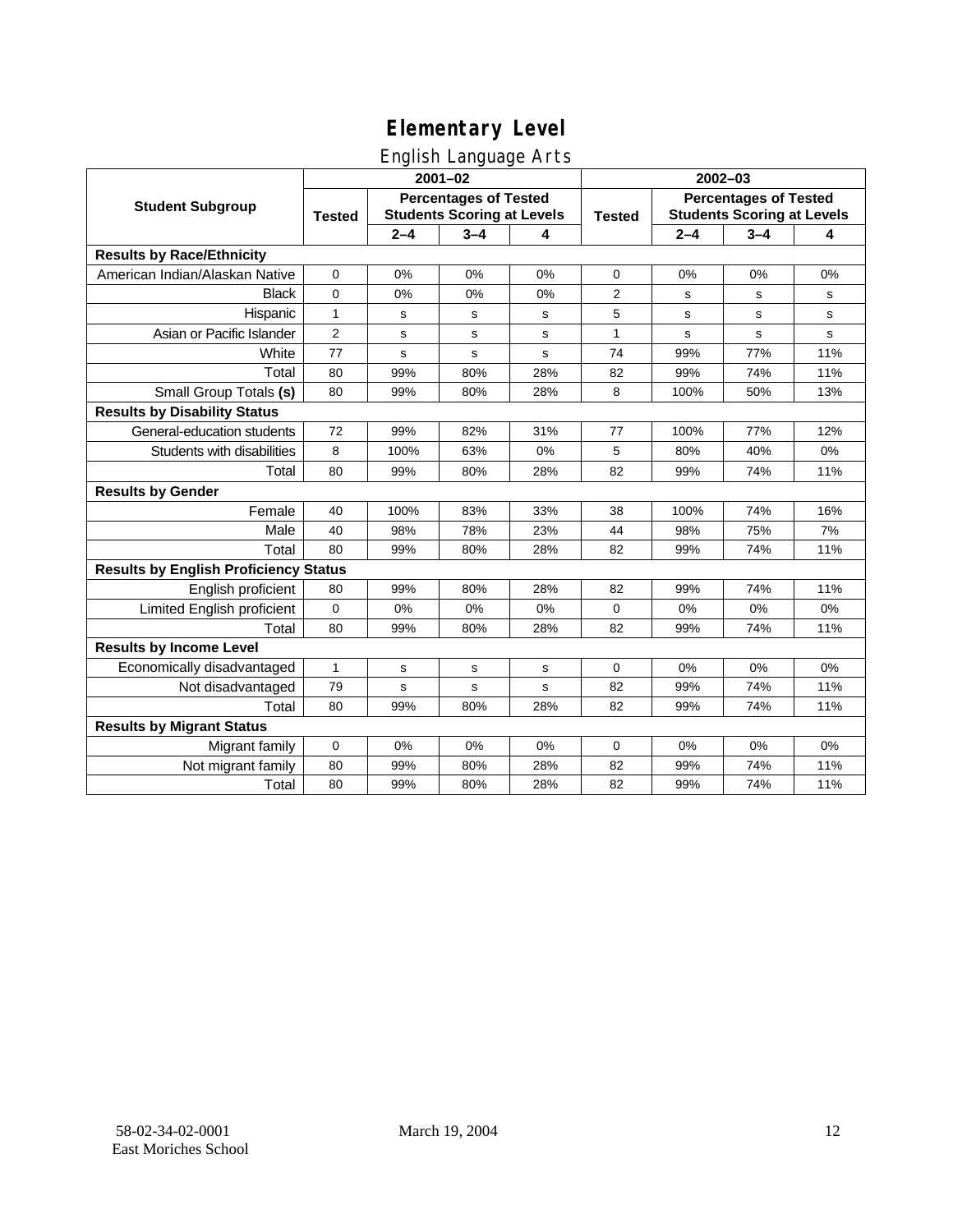# Mathematics

|                                              |                                                                                    |             | $2001 - 02$ |               | $2002 - 03$                                                       |         |             |     |  |
|----------------------------------------------|------------------------------------------------------------------------------------|-------------|-------------|---------------|-------------------------------------------------------------------|---------|-------------|-----|--|
| <b>Student Subgroup</b>                      | <b>Percentages of Tested</b><br><b>Students Scoring at Levels</b><br><b>Tested</b> |             |             | <b>Tested</b> | <b>Percentages of Tested</b><br><b>Students Scoring at Levels</b> |         |             |     |  |
|                                              |                                                                                    | $2 - 4$     | $3 - 4$     | 4             |                                                                   | $2 - 4$ | $3 - 4$     | 4   |  |
| <b>Results by Race/Ethnicity</b>             |                                                                                    |             |             |               |                                                                   |         |             |     |  |
| American Indian/Alaskan Native               | $\Omega$                                                                           | 0%          | 0%          | 0%            | $\Omega$                                                          | 0%      | 0%          | 0%  |  |
| <b>Black</b>                                 | 0                                                                                  | 0%          | 0%          | 0%            | $\overline{2}$                                                    | s       | s           | s   |  |
| Hispanic                                     | $\overline{2}$                                                                     | s           | s           | s             | 5                                                                 | s       | s           | s   |  |
| Asian or Pacific Islander                    | $\overline{2}$                                                                     | s           | s           | s             | 1                                                                 | s       | s           | s   |  |
| White                                        | 78                                                                                 | s           | $\mathbf s$ | s             | 78                                                                | 100%    | 99%         | 46% |  |
| Total                                        | 82                                                                                 | 100%        | 83%         | 18%           | 86                                                                | 100%    | 97%         | 44% |  |
| Small Group Totals (s)                       | 82                                                                                 | 100%        | 83%         | 18%           | 8                                                                 | 100%    | 75%         | 25% |  |
| <b>Results by Disability Status</b>          |                                                                                    |             |             |               |                                                                   |         |             |     |  |
| General-education students                   | 74                                                                                 | 100%        | 84%         | 20%           | 80                                                                | 100%    | 96%         | 48% |  |
| Students with disabilities                   | 8                                                                                  | 100%        | 75%         | 0%            | 6                                                                 | 100%    | 100%        | 0%  |  |
| Total                                        | 82                                                                                 | 100%        | 83%         | 18%           | 86                                                                | 100%    | 97%         | 44% |  |
| <b>Results by Gender</b>                     |                                                                                    |             |             |               |                                                                   |         |             |     |  |
| Female                                       | 42                                                                                 | 100%        | 81%         | 19%           | 39                                                                | 100%    | 95%         | 38% |  |
| Male                                         | 40                                                                                 | 100%        | 85%         | 18%           | 47                                                                | 100%    | 98%         | 49% |  |
| Total                                        | 82                                                                                 | 100%        | 83%         | 18%           | 86                                                                | 100%    | 97%         | 44% |  |
| <b>Results by English Proficiency Status</b> |                                                                                    |             |             |               |                                                                   |         |             |     |  |
| English proficient                           | 81                                                                                 | $\mathbf s$ | s           | s             | 84                                                                | s       | $\mathbf s$ | s   |  |
| Limited English proficient                   | $\mathbf{1}$                                                                       | s           | s           | s             | $\overline{2}$                                                    | s       | s           | s   |  |
| Total                                        | 82                                                                                 | 100%        | 83%         | 18%           | 86                                                                | 100%    | 97%         | 44% |  |
| <b>Results by Income Level</b>               |                                                                                    |             |             |               |                                                                   |         |             |     |  |
| Economically disadvantaged                   | $\overline{2}$                                                                     | s           | s           | s             | $\mathbf 0$                                                       | 0%      | 0%          | 0%  |  |
| Not disadvantaged                            | 80                                                                                 | s           | s           | s             | 86                                                                | 100%    | 97%         | 44% |  |
| Total                                        | 82                                                                                 | 100%        | 83%         | 18%           | 86                                                                | 100%    | 97%         | 44% |  |
| <b>Results by Migrant Status</b>             |                                                                                    |             |             |               |                                                                   |         |             |     |  |
| Migrant family                               | 0                                                                                  | 0%          | 0%          | 0%            | 0                                                                 | 0%      | 0%          | 0%  |  |
| Not migrant family                           | 82                                                                                 | 100%        | 83%         | 18%           | 86                                                                | 100%    | 97%         | 44% |  |
| Total                                        | 82                                                                                 | 100%        | 83%         | 18%           | 86                                                                | 100%    | 97%         | 44% |  |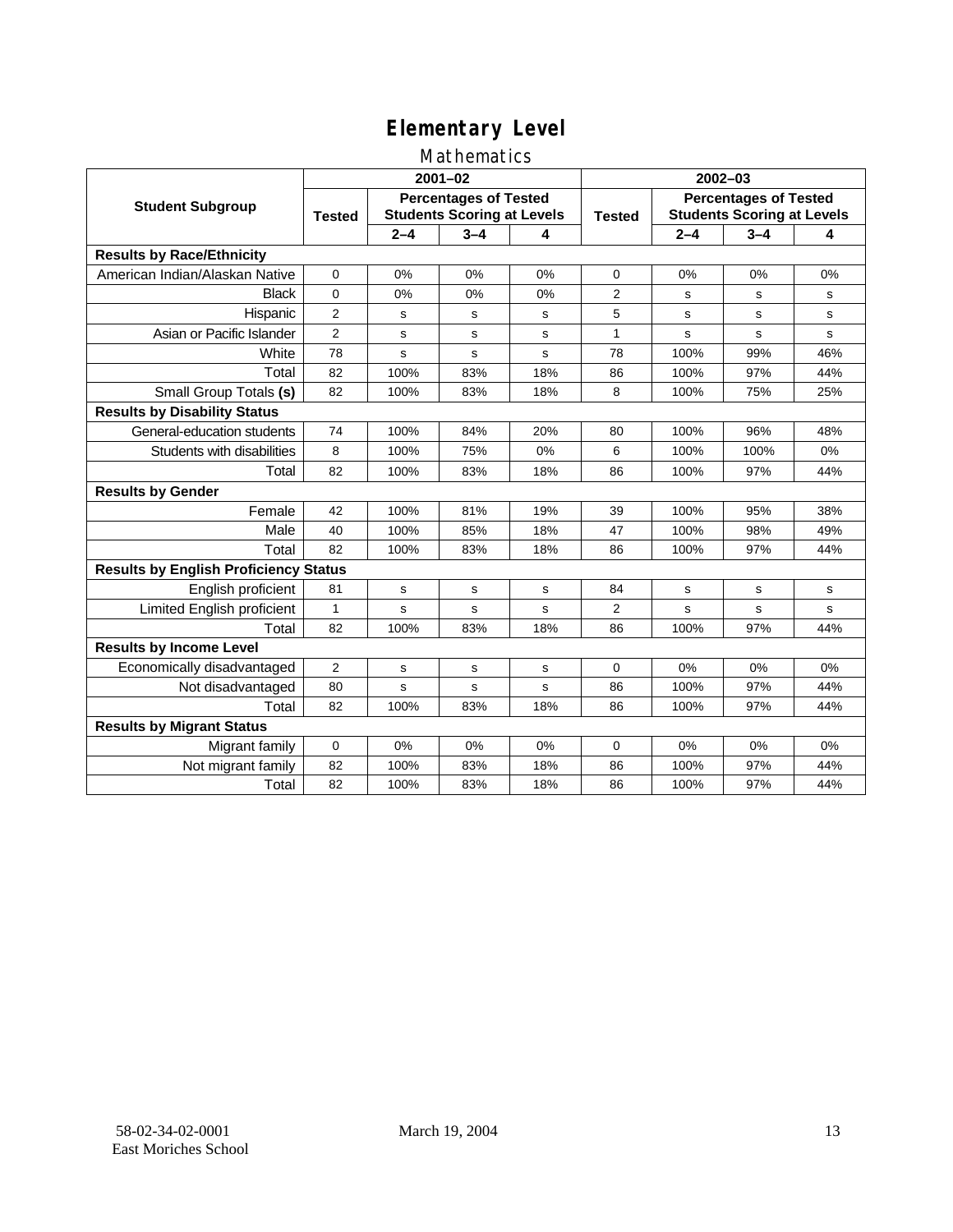## Science Multiple-Choice

|                                              | $2001 - 02$   |                                                                                              | 2002-03        |                                                                                       |  |  |
|----------------------------------------------|---------------|----------------------------------------------------------------------------------------------|----------------|---------------------------------------------------------------------------------------|--|--|
| <b>Student Subgroup</b>                      | <b>Tested</b> | <b>Percentages of</b><br><b>Tested</b><br><b>Students</b><br><b>Scoring above</b><br>the SDL | <b>Tested</b>  | Percentages of<br><b>Tested</b><br><b>Students</b><br><b>Scoring above</b><br>the SDL |  |  |
| <b>Results by Race/Ethnicity</b>             |               |                                                                                              |                |                                                                                       |  |  |
| American Indian/Alaskan Native               | 0             | 0%                                                                                           | $\mathbf 0$    | 0%                                                                                    |  |  |
| <b>Black</b>                                 | $\Omega$      | 0%                                                                                           | 2              | s                                                                                     |  |  |
| Hispanic                                     | $\mathbf 0$   | 0%                                                                                           | 5              | s                                                                                     |  |  |
| Asian or Pacific Islander                    | $\mathbf 0$   | 0%                                                                                           | 1              | s                                                                                     |  |  |
| White                                        | 0             | 0%                                                                                           | 79             | 95%                                                                                   |  |  |
| Total                                        | $\mathbf 0$   | 0%                                                                                           | 87             | 94%                                                                                   |  |  |
| Small Group Totals (s)                       | $\mathbf 0$   | 0%                                                                                           | 8              | 88%                                                                                   |  |  |
| <b>Results by Disability Status</b>          |               |                                                                                              |                |                                                                                       |  |  |
| General-education students                   | $\mathbf 0$   | s                                                                                            | 81             | 95%                                                                                   |  |  |
| Students with disabilities                   | $\mathbf 0$   | s                                                                                            | 6              | 83%                                                                                   |  |  |
| Total                                        | $\Omega$      | 0%                                                                                           | 87             | 94%                                                                                   |  |  |
| <b>Results by Gender</b>                     |               |                                                                                              |                |                                                                                       |  |  |
| Female                                       | $\Omega$      | s                                                                                            | 39             | 92%                                                                                   |  |  |
| Male                                         | $\mathbf 0$   | s                                                                                            | 48             | 96%                                                                                   |  |  |
| Total                                        | $\Omega$      | 0%                                                                                           | 87             | 94%                                                                                   |  |  |
| <b>Results by English Proficiency Status</b> |               |                                                                                              |                |                                                                                       |  |  |
| English proficient                           | $\mathbf 0$   | s                                                                                            | 85             | s                                                                                     |  |  |
| Limited English proficient                   | $\mathbf 0$   | s                                                                                            | $\overline{2}$ | s                                                                                     |  |  |
| Total                                        | 0             | 0%                                                                                           | 87             | 94%                                                                                   |  |  |
| <b>Results by Income Level</b>               |               |                                                                                              |                |                                                                                       |  |  |
| Economically disadvantaged                   | $\mathbf 0$   | s                                                                                            | $\Omega$       | 0%                                                                                    |  |  |
| Not disadvantaged                            | $\Omega$      | s                                                                                            | 87             | 94%                                                                                   |  |  |
| Total                                        | $\Omega$      | 0%                                                                                           | 87             | 94%                                                                                   |  |  |
| <b>Results by Migrant Status</b>             |               |                                                                                              |                |                                                                                       |  |  |
| Migrant family                               | 0             | s                                                                                            | 0              | 0%                                                                                    |  |  |
| Not migrant family                           | 0             | s                                                                                            | 87             | 94%                                                                                   |  |  |
| Total                                        | $\mathbf 0$   | 0%                                                                                           | 87             | 94%                                                                                   |  |  |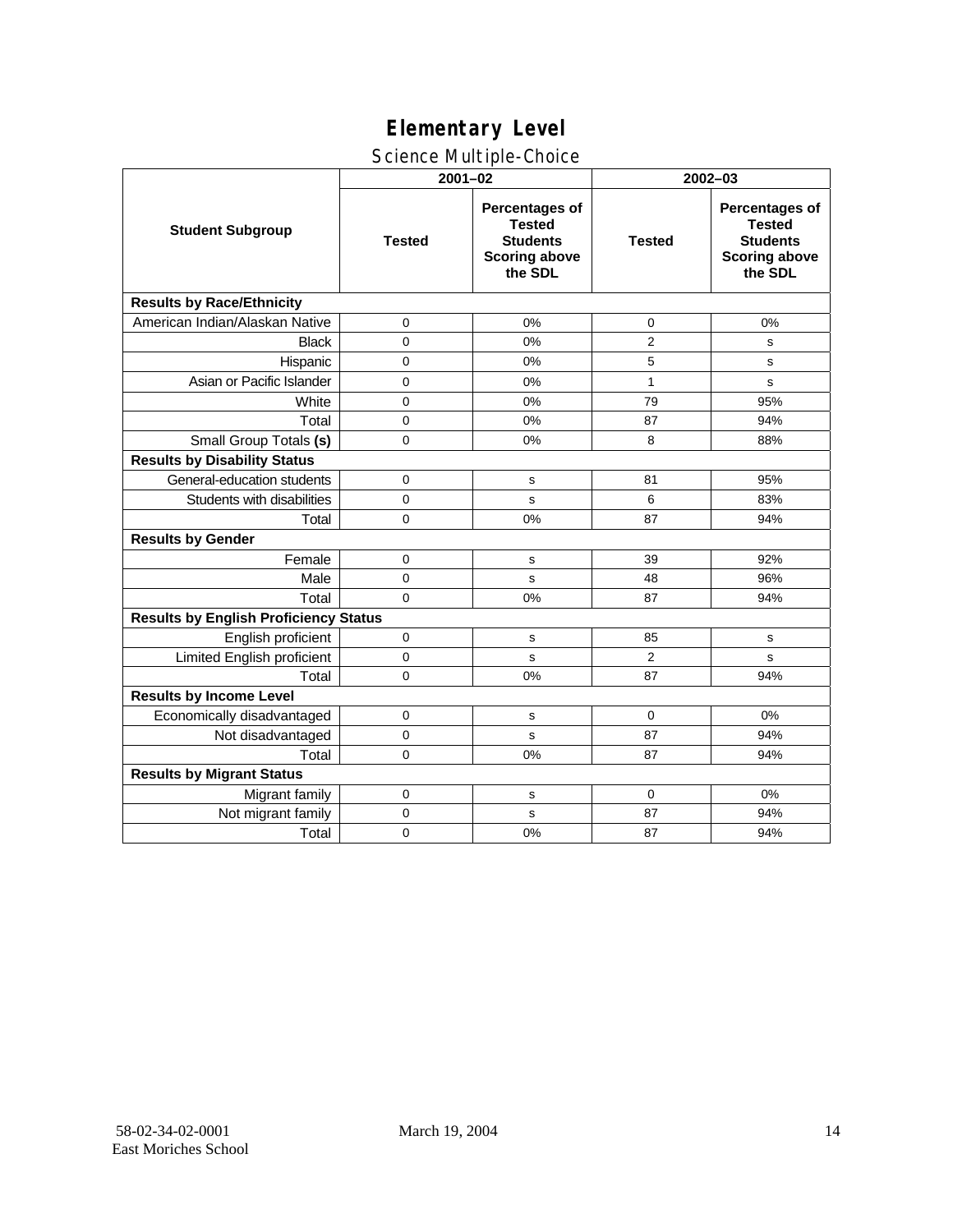### English Language Arts

|                                              |               |                                                                   | ◡<br>$2001 - 02$ |    | 2002-03        |                                                                   |         |     |  |
|----------------------------------------------|---------------|-------------------------------------------------------------------|------------------|----|----------------|-------------------------------------------------------------------|---------|-----|--|
| <b>Student Subgroup</b>                      | <b>Tested</b> | <b>Percentages of Tested</b><br><b>Students Scoring at Levels</b> |                  |    | <b>Tested</b>  | <b>Percentages of Tested</b><br><b>Students Scoring at Levels</b> |         |     |  |
|                                              |               | $2 - 4$                                                           | $3 - 4$          | 4  |                | $2 - 4$                                                           | $3 - 4$ | 4   |  |
| <b>Results by Race/Ethnicity</b>             |               |                                                                   |                  |    |                |                                                                   |         |     |  |
| American Indian/Alaskan Native               | $\mathbf 0$   | 0%                                                                | 0%               | 0% | $\mathbf 0$    | 0%                                                                | 0%      | 0%  |  |
| <b>Black</b>                                 | 3             | s                                                                 | s                | s  | 1              | s                                                                 | s       | s   |  |
| Hispanic                                     | $\mathbf 0$   | 0%                                                                | 0%               | 0% | 3              | $\mathbf s$                                                       | s       | s   |  |
| Asian or Pacific Islander                    | 1             | s                                                                 | s                | s  | 3              | s                                                                 | s       | s   |  |
| White                                        | 60            | s                                                                 | s                | s  | 75             | 99%                                                               | 69%     | 29% |  |
| Total                                        | 64            | 100%                                                              | 56%              | 6% | 82             | 99%                                                               | 67%     | 29% |  |
| Small Group Totals (s)                       | 64            | 100%                                                              | 56%              | 6% | $\overline{7}$ | 100%                                                              | 43%     | 29% |  |
| <b>Results by Disability Status</b>          |               |                                                                   |                  |    |                |                                                                   |         |     |  |
| General-education students                   | 56            | 100%                                                              | 57%              | 7% | 72             | 100%                                                              | 75%     | 33% |  |
| Students with disabilities                   | 8             | 100%                                                              | 50%              | 0% | 10             | 90%                                                               | 10%     | 0%  |  |
| Total                                        | 64            | 100%                                                              | 56%              | 6% | 82             | 99%                                                               | 67%     | 29% |  |
| <b>Results by Gender</b>                     |               |                                                                   |                  |    |                |                                                                   |         |     |  |
| Female                                       | 31            | 100%                                                              | 55%              | 6% | 46             | 100%                                                              | 72%     | 35% |  |
| Male                                         | 33            | 100%                                                              | 58%              | 6% | 36             | 97%                                                               | 61%     | 22% |  |
| Total                                        | 64            | 100%                                                              | 56%              | 6% | 82             | 99%                                                               | 67%     | 29% |  |
| <b>Results by English Proficiency Status</b> |               |                                                                   |                  |    |                |                                                                   |         |     |  |
| English proficient                           | 63            | $\mathbf s$                                                       | $\mathbf s$      | s  | 82             | 99%                                                               | 67%     | 29% |  |
| Limited English proficient                   | 1             | s                                                                 | $\mathbf s$      | s  | $\Omega$       | 0%                                                                | 0%      | 0%  |  |
| Total                                        | 64            | 100%                                                              | 56%              | 6% | 82             | 99%                                                               | 67%     | 29% |  |
| <b>Results by Income Level</b>               |               |                                                                   |                  |    |                |                                                                   |         |     |  |
| Economically disadvantaged                   | 3             | s                                                                 | s                | s  | $\Omega$       | 0%                                                                | 0%      | 0%  |  |
| Not disadvantaged                            | 61            | s                                                                 | $\mathbf s$      | s  | 82             | 99%                                                               | 67%     | 29% |  |
| Total                                        | 64            | 100%                                                              | 56%              | 6% | 82             | 99%                                                               | 67%     | 29% |  |
| <b>Results by Migrant Status</b>             |               |                                                                   |                  |    |                |                                                                   |         |     |  |
| Migrant family                               | $\mathbf 0$   | 0%                                                                | 0%               | 0% | $\mathbf 0$    | 0%                                                                | 0%      | 0%  |  |
| Not migrant family                           | 64            | 100%                                                              | 56%              | 6% | 82             | 99%                                                               | 67%     | 29% |  |
| Total                                        | 64            | 100%                                                              | 56%              | 6% | 82             | 99%                                                               | 67%     | 29% |  |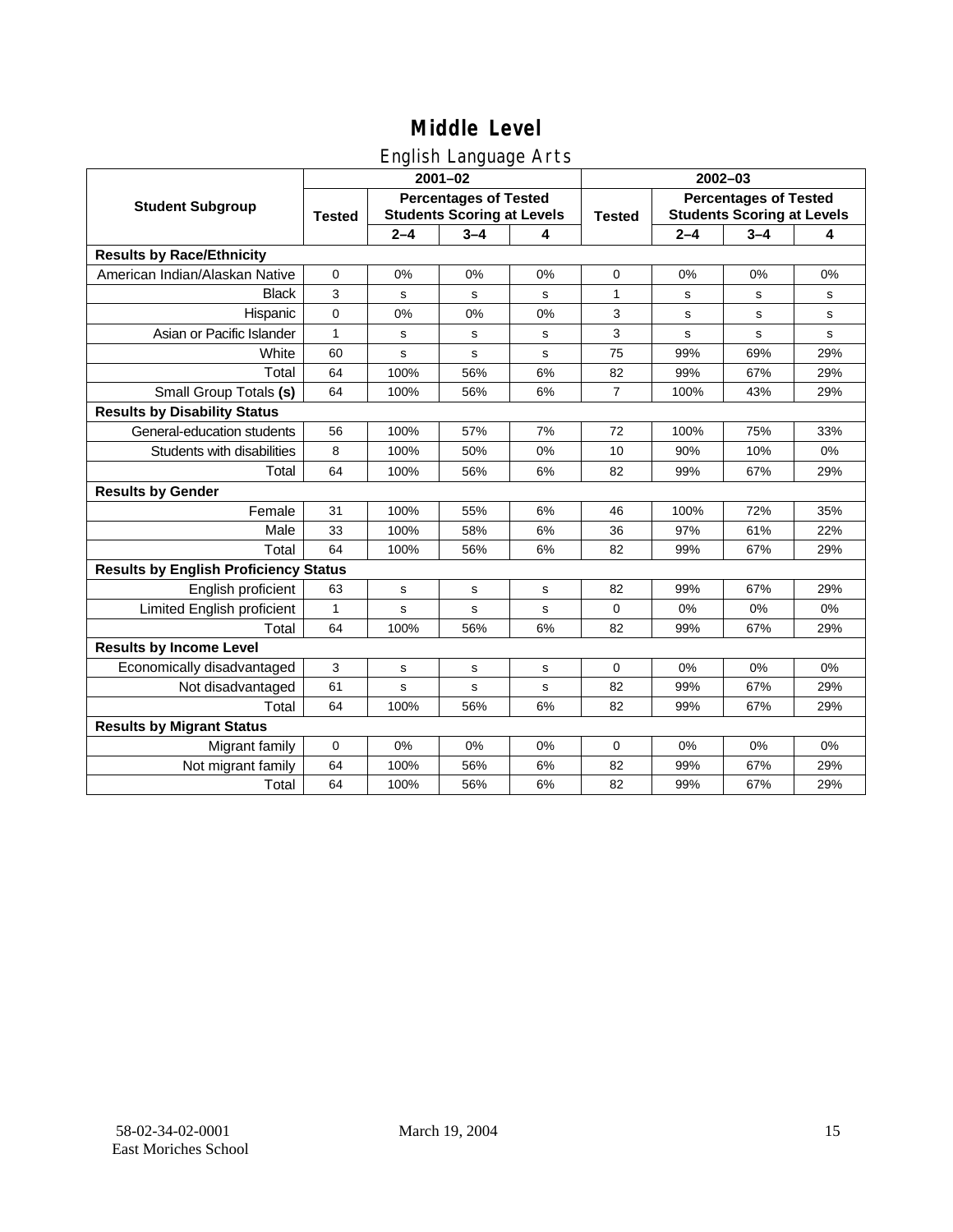### Mathematics

|                                              |                |                                                                   | $2001 - 02$ |     | $2002 - 03$ |                                                                   |                                                                                                                                  |     |  |
|----------------------------------------------|----------------|-------------------------------------------------------------------|-------------|-----|-------------|-------------------------------------------------------------------|----------------------------------------------------------------------------------------------------------------------------------|-----|--|
| <b>Student Subgroup</b>                      | <b>Tested</b>  | <b>Percentages of Tested</b><br><b>Students Scoring at Levels</b> |             |     |             | <b>Percentages of Tested</b><br><b>Students Scoring at Levels</b> |                                                                                                                                  |     |  |
|                                              |                | $2 - 4$                                                           | $3 - 4$     | 4   |             | $2 - 4$                                                           | $3 - 4$<br>0%<br>s<br>s<br>s<br>63%<br>64%<br>75%<br>69%<br>30%<br>64%<br>67%<br>61%<br>64%<br>s<br>s<br>64%<br>0%<br>64%<br>64% | 4   |  |
| <b>Results by Race/Ethnicity</b>             |                |                                                                   |             |     |             |                                                                   |                                                                                                                                  |     |  |
| American Indian/Alaskan Native               | $\mathbf 0$    | 0%                                                                | 0%          | 0%  | $\Omega$    | 0%                                                                |                                                                                                                                  | 0%  |  |
| <b>Black</b>                                 | 3              | s                                                                 | s           | s   | 1           | s                                                                 |                                                                                                                                  | s   |  |
| Hispanic                                     | $\Omega$       | 0%                                                                | 0%          | 0%  | 3           | s                                                                 |                                                                                                                                  | s   |  |
| Asian or Pacific Islander                    | $\mathbf{1}$   | s                                                                 | s           | s   | 4           | s                                                                 |                                                                                                                                  | s   |  |
| White                                        | 59             | s                                                                 | s           | S   | 76          | 97%                                                               |                                                                                                                                  | 11% |  |
| Total                                        | 63             | 98%                                                               | 68%         | 16% | 84          | 98%                                                               |                                                                                                                                  | 10% |  |
| Small Group Totals (s)                       | 63             | 98%                                                               | 68%         | 16% | 8           | 100%                                                              |                                                                                                                                  | 0%  |  |
| <b>Results by Disability Status</b>          |                |                                                                   |             |     |             |                                                                   |                                                                                                                                  |     |  |
| General-education students                   | 55             | 98%                                                               | 71%         | 18% | 74          | 97%                                                               |                                                                                                                                  | 11% |  |
| Students with disabilities                   | 8              | 100%                                                              | 50%         | 0%  | 10          | 100%                                                              |                                                                                                                                  | 0%  |  |
| Total                                        | 63             | 98%                                                               | 68%         | 16% | 84          | 98%                                                               |                                                                                                                                  | 10% |  |
| <b>Results by Gender</b>                     |                |                                                                   |             |     |             |                                                                   |                                                                                                                                  |     |  |
| Female                                       | 31             | 97%                                                               | 58%         | 10% | 46          | 98%                                                               |                                                                                                                                  | 13% |  |
| Male                                         | 32             | 100%                                                              | 78%         | 22% | 38          | 97%                                                               |                                                                                                                                  | 5%  |  |
| Total                                        | 63             | 98%                                                               | 68%         | 16% | 84          | 98%                                                               |                                                                                                                                  | 10% |  |
| <b>Results by English Proficiency Status</b> |                |                                                                   |             |     |             |                                                                   |                                                                                                                                  |     |  |
| English proficient                           | 62             | s                                                                 | s           | s   | 83          | s                                                                 |                                                                                                                                  | s   |  |
| Limited English proficient                   | $\mathbf{1}$   | s                                                                 | s           | S   | 1           | s                                                                 |                                                                                                                                  | s   |  |
| Total                                        | 63             | 98%                                                               | 68%         | 16% | 84          | 98%                                                               |                                                                                                                                  | 10% |  |
| <b>Results by Income Level</b>               |                |                                                                   |             |     |             |                                                                   |                                                                                                                                  |     |  |
| Economically disadvantaged                   | $\overline{2}$ | s                                                                 | s           | s   | 0           | 0%                                                                |                                                                                                                                  | 0%  |  |
| Not disadvantaged                            | 61             | s                                                                 | s           | s   | 84          | 98%                                                               |                                                                                                                                  | 10% |  |
| Total                                        | 63             | 98%                                                               | 68%         | 16% | 84          | 98%                                                               |                                                                                                                                  | 10% |  |
| <b>Results by Migrant Status</b>             |                |                                                                   |             |     |             |                                                                   |                                                                                                                                  |     |  |
| Migrant family                               | 0              | 0%                                                                | 0%          | 0%  | 0           | 0%                                                                | 0%                                                                                                                               | 0%  |  |
| Not migrant family                           | 63             | 98%                                                               | 68%         | 16% | 84          | 98%                                                               | 64%                                                                                                                              | 10% |  |
| Total                                        | 63             | 98%                                                               | 68%         | 16% | 84          | 98%                                                               | 64%                                                                                                                              | 10% |  |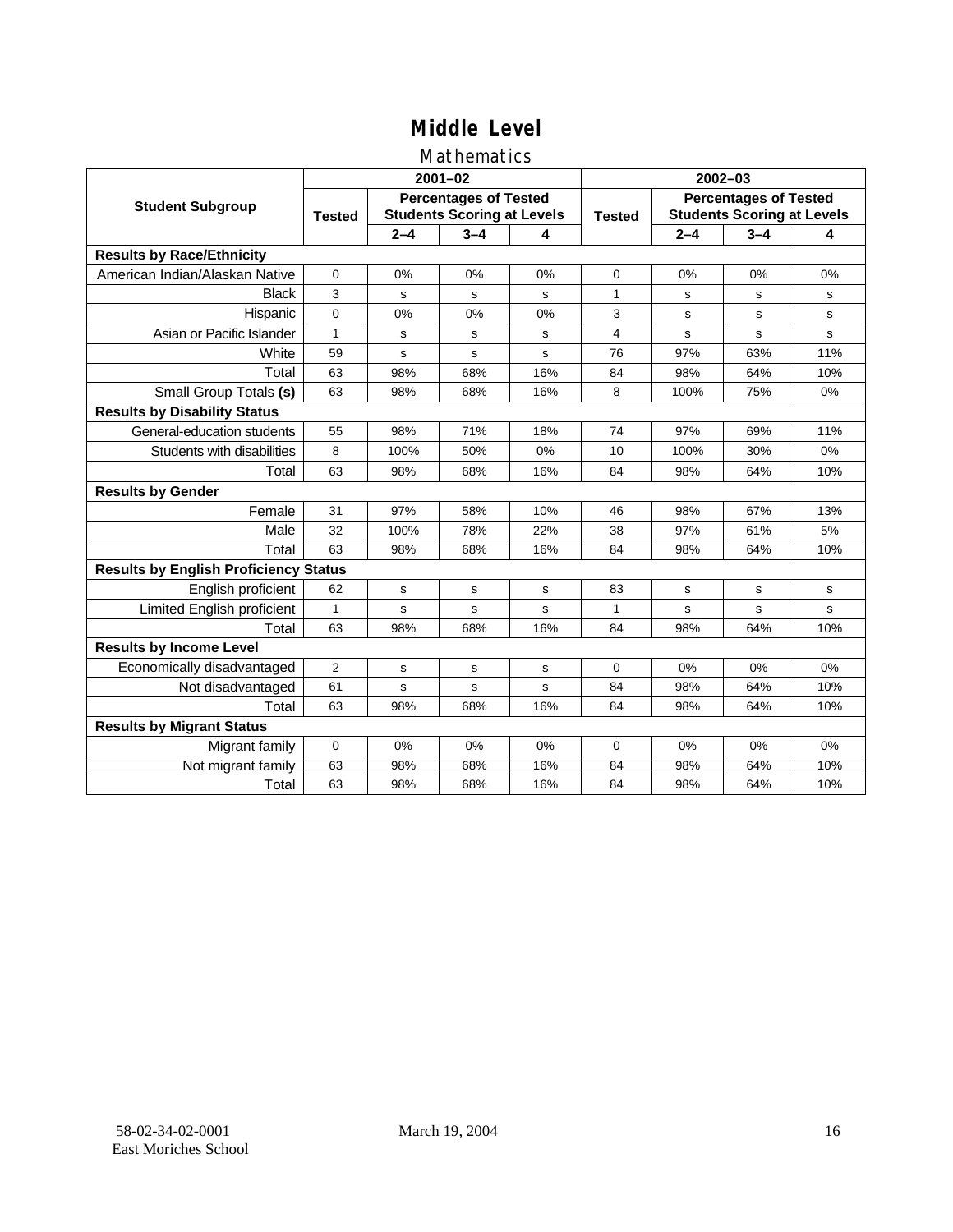#### Science

|                                              |                |         | $2001 - 02$                                                       |           | $2002 - 03$    |                                                                   |         |     |  |
|----------------------------------------------|----------------|---------|-------------------------------------------------------------------|-----------|----------------|-------------------------------------------------------------------|---------|-----|--|
| <b>Student Subgroup</b>                      | <b>Tested</b>  |         | <b>Percentages of Tested</b><br><b>Students Scoring at Levels</b> |           | <b>Tested</b>  | <b>Percentages of Tested</b><br><b>Students Scoring at Levels</b> |         |     |  |
|                                              |                | $2 - 4$ | $3 - 4$                                                           | 4         |                | $2 - 4$                                                           | $3 - 4$ | 4   |  |
| <b>Results by Race/Ethnicity</b>             |                |         |                                                                   |           |                |                                                                   |         |     |  |
| American Indian/Alaskan Native               | $\Omega$       | 0%      | 0%                                                                | 0%        | $\Omega$       | 0%                                                                | 0%      | 0%  |  |
| <b>Black</b>                                 | 3              | s       | s                                                                 | s         | 1              | s                                                                 | s       | s   |  |
| Hispanic                                     | 0              | 0%      | 0%                                                                | 0%        | $\overline{2}$ | s                                                                 | s       | s   |  |
| Asian or Pacific Islander                    | $\mathbf{1}$   | s       | s                                                                 | s         | 3              | s                                                                 | s       | s   |  |
| White                                        | 40             | s       | s                                                                 | s         | 49             | 100%                                                              | 96%     | 37% |  |
| Total                                        | 44             | 100%    | 95%                                                               | 34%       | 55             | 100%                                                              | 95%     | 35% |  |
| Small Group Totals (s)                       | 44             | 100%    | 95%                                                               | 34%       | 6              | 100%                                                              | 83%     | 17% |  |
| <b>Results by Disability Status</b>          |                |         |                                                                   |           |                |                                                                   |         |     |  |
| General-education students                   | 36             | 100%    | 94%                                                               | 33%       | 45             | 100%                                                              | 93%     | 40% |  |
| Students with disabilities                   | 8              | 100%    | 100%                                                              | 38%       | 10             | 100%                                                              | 100%    | 10% |  |
| Total                                        | 44             | 100%    | 95%                                                               | 34%       | 55             | 100%                                                              | 95%     | 35% |  |
| <b>Results by Gender</b>                     |                |         |                                                                   |           |                |                                                                   |         |     |  |
| Female                                       | 24             | 100%    | 92%                                                               | 21%       | 31             | 100%                                                              | 97%     | 39% |  |
| Male                                         | 20             | 100%    | 100%                                                              | 50%       | 24             | 100%                                                              | 92%     | 29% |  |
| Total                                        | 44             | 100%    | 95%                                                               | 34%       | 55             | 100%                                                              | 95%     | 35% |  |
| <b>Results by English Proficiency Status</b> |                |         |                                                                   |           |                |                                                                   |         |     |  |
| English proficient                           | 43             | s       | $\mathbf s$                                                       | ${\tt s}$ | 54             | $\mathbf s$                                                       | s       | s   |  |
| Limited English proficient                   | $\mathbf{1}$   | s       | s                                                                 | s         | 1              | s                                                                 | s       | s   |  |
| Total                                        | 44             | 100%    | 95%                                                               | 34%       | 55             | 100%                                                              | 95%     | 35% |  |
| <b>Results by Income Level</b>               |                |         |                                                                   |           |                |                                                                   |         |     |  |
| Economically disadvantaged                   | $\overline{2}$ | s       | $\mathbf s$                                                       | s         | $\mathbf 0$    | 0%                                                                | 0%      | 0%  |  |
| Not disadvantaged                            | 42             | s       | s                                                                 | s         | 55             | 100%                                                              | 95%     | 35% |  |
| Total                                        | 44             | 100%    | 95%                                                               | 34%       | 55             | 100%                                                              | 95%     | 35% |  |
| <b>Results by Migrant Status</b>             |                |         |                                                                   |           |                |                                                                   |         |     |  |
| Migrant family                               | $\mathbf 0$    | 0%      | 0%                                                                | 0%        | 0              | 0%                                                                | 0%      | 0%  |  |
| Not migrant family                           | 44             | 100%    | 95%                                                               | 34%       | 55             | 100%                                                              | 95%     | 35% |  |
| Total                                        | 44             | 100%    | 95%                                                               | 34%       | 55             | 100%                                                              | 95%     | 35% |  |